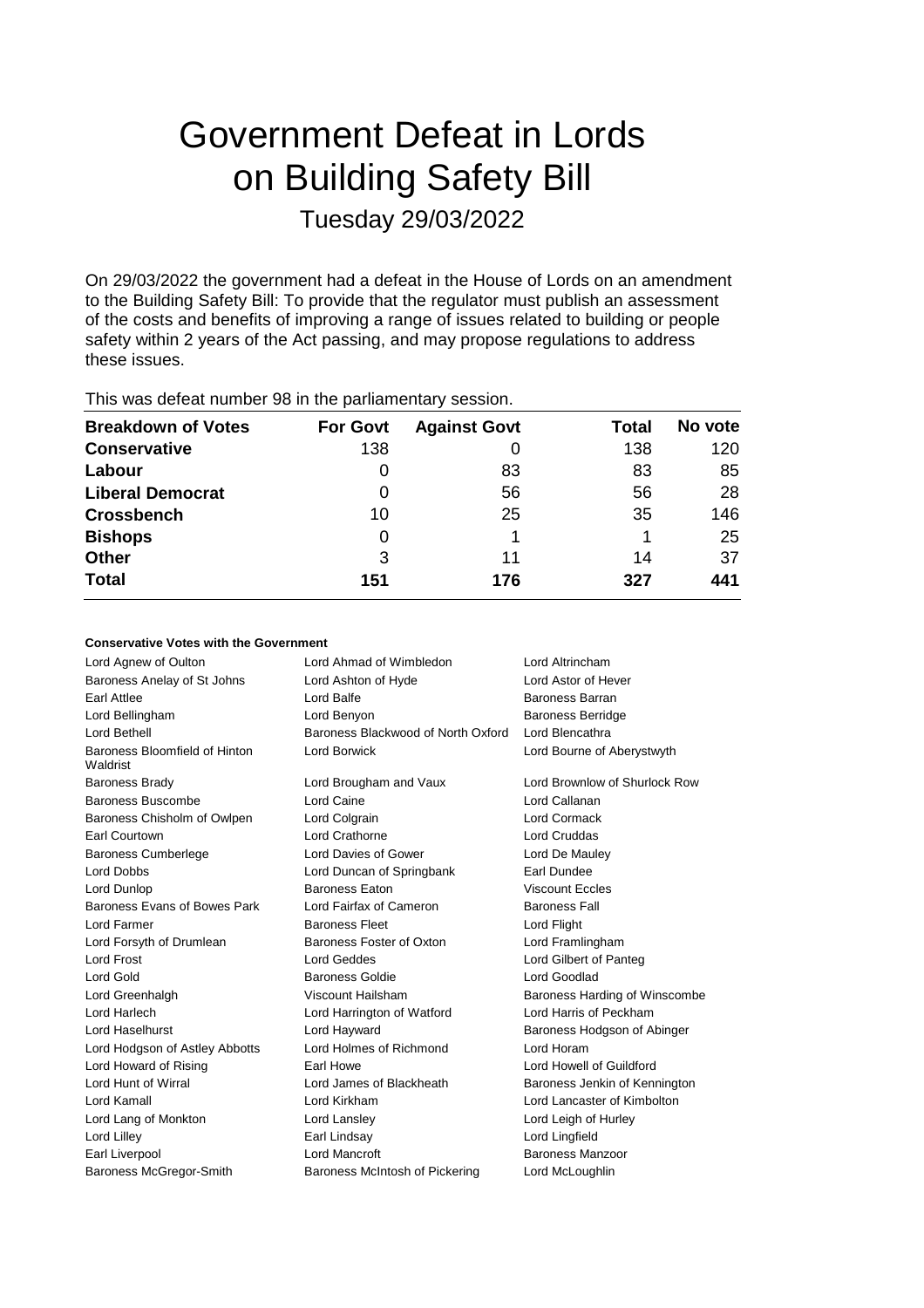Lord Wolfson of Tredegar **Baroness Wyld** Lord Young of Cookham

Lord Mendoza **Baroness Meyer** Baroness Meyer Baroness Mobarik Lord Moylan Baroness Neville-Jones Baroness Neville-Rolfe Baroness Newlove Baroness Nicholson of Winterbourne Baroness Noakes Lord Norton of Louth Lord Offord of Garvel Lord Parkinson of Whitley Bay Baroness Penn **Connect Connect Connect Lord Pickles** Baroness Pidding Baroness Pidding Lord Polak Lord Popat Lord Price Lord Randall of Uxbridge Lord Reay Lord Ribeiro Lord Risby Baroness Sanderson of Welton Lord Sandhurst Baroness Sater **Baroness Scott of Bybrook** Baroness Seccombe Lord Selkirk of Douglas Lord Sharpe of Epsom Lord Sherbourne of Didsbury Lord Shinkwin Earl Shrewsbury Lord Smith of Hindhead Baroness Stedman-Scott Lord Stewart of Dirleton Baroness Stowell of Beeston Baroness Sugg Lord Suri Lord Taylor of Holbeach Lord Trefgarne Viscount Trenchard Lord Tugendhat Baroness Vere of Norbiton Baroness Verma Constanting Lord Wei Lord Wharton of Yarm Lord Whitby Baroness Williams of Trafford

#### **Conservative Votes against the Government**

### **Labour Votes with the Government**

# **Labour Votes against the Government**

Baroness Armstrong of Hill Top Lord Berkeley **Baroness Blake of Leeds** Baroness Blake of Leeds Baroness Blower Lord Bradley Lord Brooke of Alverthorpe Lord Browne of Ladyton Lord Campbell-Savours Lord Cashman Baroness Chakrabarti Viscount Chandos Baroness Chapman of Darlington Lord Coaker Lord Collins of Highbury Baroness Corston Lord Cunningham of Felling **Lord Davies of Brixton** Baroness Donaghy Lord Dubs Lord Elder Lord Faulkner of Worcester Lord Foulkes of Cumnock Baroness Golding Lord Griffiths of Burry Port Lord Grocott Lord Hacking Viscount Hanworth Lord Harris of Haringey Lord Haskel Baroness Hayman of Ullock Baroness Healy of Primrose Hill Lord Hendy Lord Howarth of Newport Lord Jones **Baroness Jones of Whitchurch** Lord Jordan Lord Jordan Lord Kennedy of Southwark Baroness Kennedy of The Shaws Lord Khan of Burnley Lord Knight of Weymouth Baroness Lawrence of Clarendon Lord Lennie Baroness Liddell of Coatdyke Lord Liddle Lord Linesey Baroness Lister of Burtersett Lord Maxton Lord McAvoy Lord McConnell of Glenscorrodale Baroness McIntosh of Hudnall Lord Monks Baroness Morris of Yardley Lord Murphy of Torfaen Lord Pendry Baroness Pitkeathley **Baroness Quin** Baroness Quin Baroness Ramsay of Cartvale Baroness Rebuck Lord Reid of Cardowan Baroness Ritchie of Downpatrick **Lord Rooker Lord Rosser Communist Communist Communist Communist Communist Communist Communist Communist Communist Communist Communist Communist Communist Communist Communist Communist Communist Communist Communist Communi** Lord Sikka Baroness Smith of Basildon Lord Snape Viscount Stansgate Lord Tomlinson Lord Touhig Lord Triesman Lord Tunnicliffe Lord Turnberg Lord Watson of Invergowrie Lord Watts Lord West of Spithead Baroness Wheeler **Baroness Wilcox of Newport** Lord Winston Lord Wood of Anfield Baroness Young of Old Scone

Baroness Adams of Craigielea Lord Adonis Lord Anderson of Swansea

### **Liberal Democrat Votes with the Government**

#### **Liberal Democrat Votes against the Government** Lord Allan of Hallam **Lord Alliance** Lord Alliance **Baroness Bakewell of Hardington**

Baroness Bowles of Berkhamsted Lord Bradshaw Baroness Brinton Baroness Brinton Lord Bruce of Bennachie Lord Campbell of Pittenweem Lord Clement-Jones Lord Dholakia Baroness Doocey Baroness Featherstone

Baroness Barker Lord Beith Baroness Benjamin

**Mandeville**